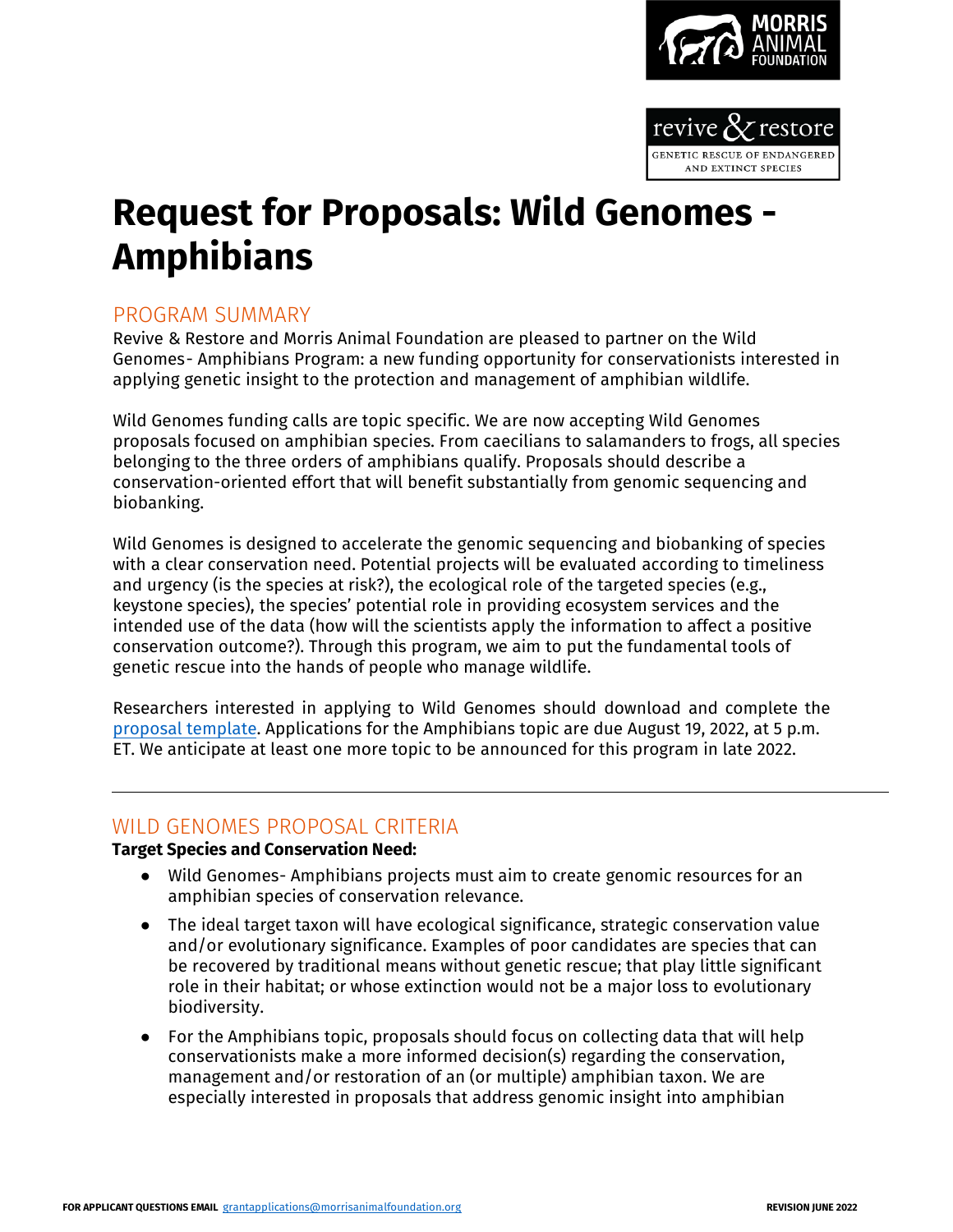

NETIC RESCUE OF ENDANGEREI AND EXTINCT SPECIES

health, particularly as it pertains to emerging or understudied amphibian diseases and climate resilience. Other topics of interest include but are not limited to the impacts/mitigation of anthropogenic pollution and habitat loss.

- Proposals that focus on the genomics of pathogens or parasites, including fungi, protists, bacteria or viruses are specifically excluded from this program.
- Proposals that make use of captive populations of amphibians will be considered, particularly where the results will be used to inform wild release. However, a preference will be given to proposals that address wild populations directly.
- Target species can be from any natural habitat, provided that high quality samples can be obtained for nucleic acid preparation and tissue biobanking.
- Target species can be from any area of the world; however, required import and export permits must be obtained by the research teams prior to the start of funding. For example, Revive & Restore/ Morris Animal Foundation will not be able to support the acquisition of CITES permits, or compliance of Nagoya protocol procedures in either the country of origin or the United States. Similarly, researchers working with endangered species protected in the United States at the federal or state level must ensure proper permits are obtained for sample collections.

#### **Genomic Resources and Biobanking:**

● Biological samples must be collected in a manner consistent with high quality nucleic acid preparation. Proposers may use the rough guidelines in the table below to estimate the type of samples that will be required for creating a reference genome:

| <b>Tissue Type</b>        | Minimum Amount                      |
|---------------------------|-------------------------------------|
| (in order of preference)  |                                     |
| <b>Tissues</b>            |                                     |
| <b>Blood</b>              | 50-100 ml                           |
| Sperm cells               | $5 \times 10^{7} - 1 \times 10^{8}$ |
| Liver                     | 1g                                  |
| Spleen                    | 1g                                  |
| <b>Brain</b>              | 1g                                  |
| Heart                     | 1g                                  |
| Muscle                    | 1g                                  |
| Lung                      | 1 <sub>g</sub>                      |
| <b>Purified DNA</b>       |                                     |
| High mol weight (50+ kbp) | $20+ \mu g$                         |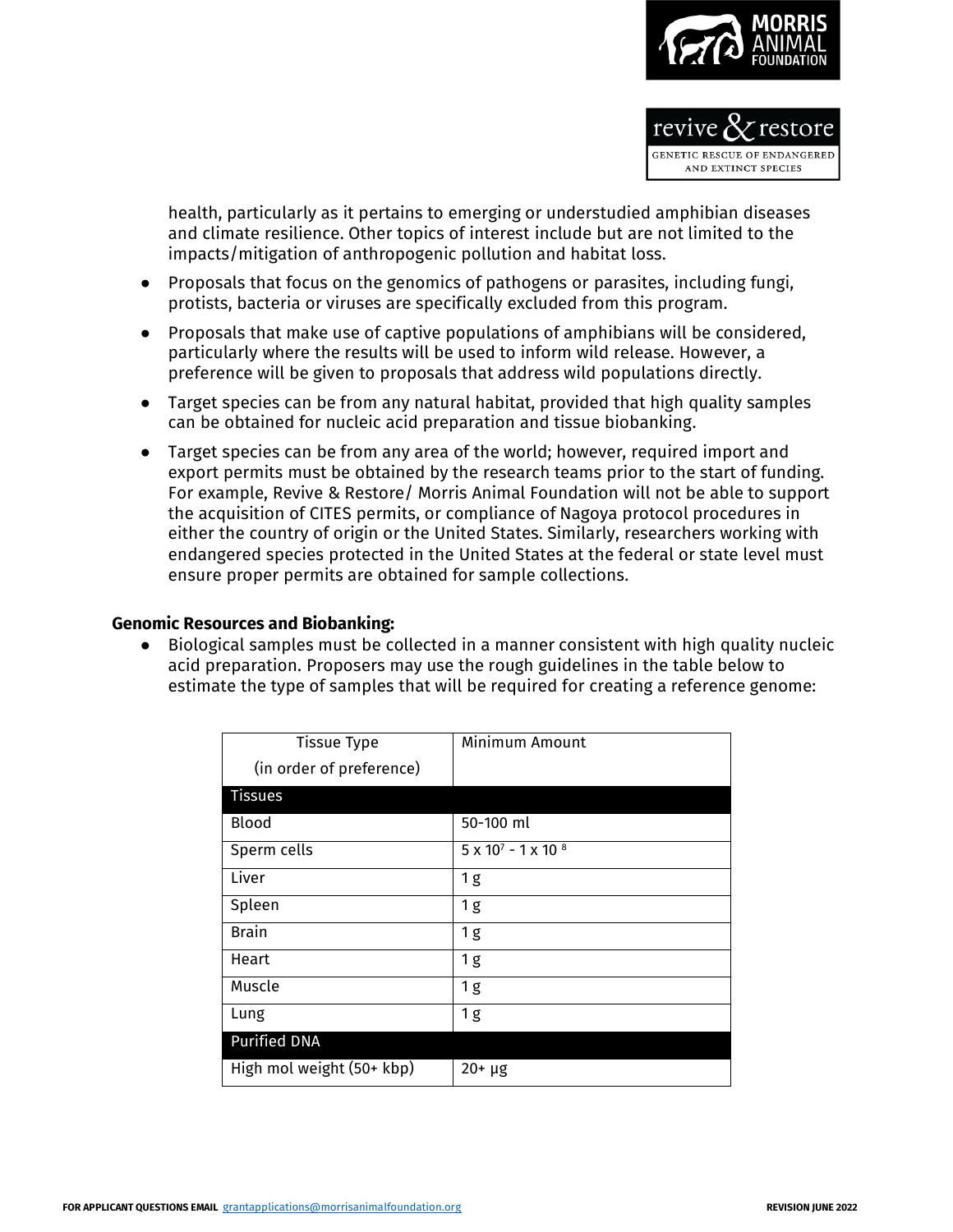

- Duplicate tissue samples, or vouchers, must be collected in a manner consistent with cryopreservation for the species of interest and stored along with relevant metadata in a publicly accessible biobank.
- All teams, especially those that do not have a preferred biobank, or that lack experience with tissue preservation, are encouraged to store tissue samples at the Smithsonian National Museum of Natural History (NMNH). In collaboration with NMNH curators, Revive & Restore will provide taxon-specific guidelines for tissue collection, storage and shipping conditions to all successful applicants. Research teams can propose an alternative biobank for storing samples.
- All resultant data from tissue collections created through the Wild Genomes program, including sequencing data, metadata and locations of banked biospecimens, must be held in a publicly accessible repository. Examples include the UC Santa Cruz Genomics Institute, NCBI GenBank and Ensembl Genomes.
- Revive & Restore/ Morris Animal Foundation will work with successful applicants on the details of data and specimen storage plans prior to the start of the project. It is not necessary for proposing teams to have a plan for biobanking and data storage prior to applying to Wild Genomes. However, proposals may indicate the team's data and specimen storage preferences.
- Research teams working on specimens to be collected outside of the United States must comply with legal and regulatory parameters of the country of origin. Proposals should describe any legal or regulatory requirements that will need to be addressed. Where necessary, the biobanking and storage plan will be tailored to meet countryspecific guidelines.

#### **Sequencing Standards:**

- Teams can apply for funding of reference genome assembly and/or lower levels of resequencing to address the needs of specific conservation applications.
- For reference genome assembly, Wild Genomes will use the G10K minimum quality metric for error-free gapless assembly: contig N50 of 1 million bp (1Mb), scaffold N50 of 10Mb, 90% of the genome assembled into chromosomes confirmed by two independent sources, a base-call quality error of no less than QV40 (no more than one nucleotide error in 10,000 bp) and haplotype phased.
- For reference genome assemblies that are particularly difficult, either due to size, degree of heterogeneity, or limitations of sample sizes or quality, the metrics stated above may be relaxed. This decision will be made on a case-by-case basis.
- Teams able to leverage an existing reference genome for a target species can apply for funding for lower resolution genome sequencing to meet the needs of a conservation application. For example, population genomics studies may require whole genome sequencing of a vast number of individuals of a species that already has a reference genome available.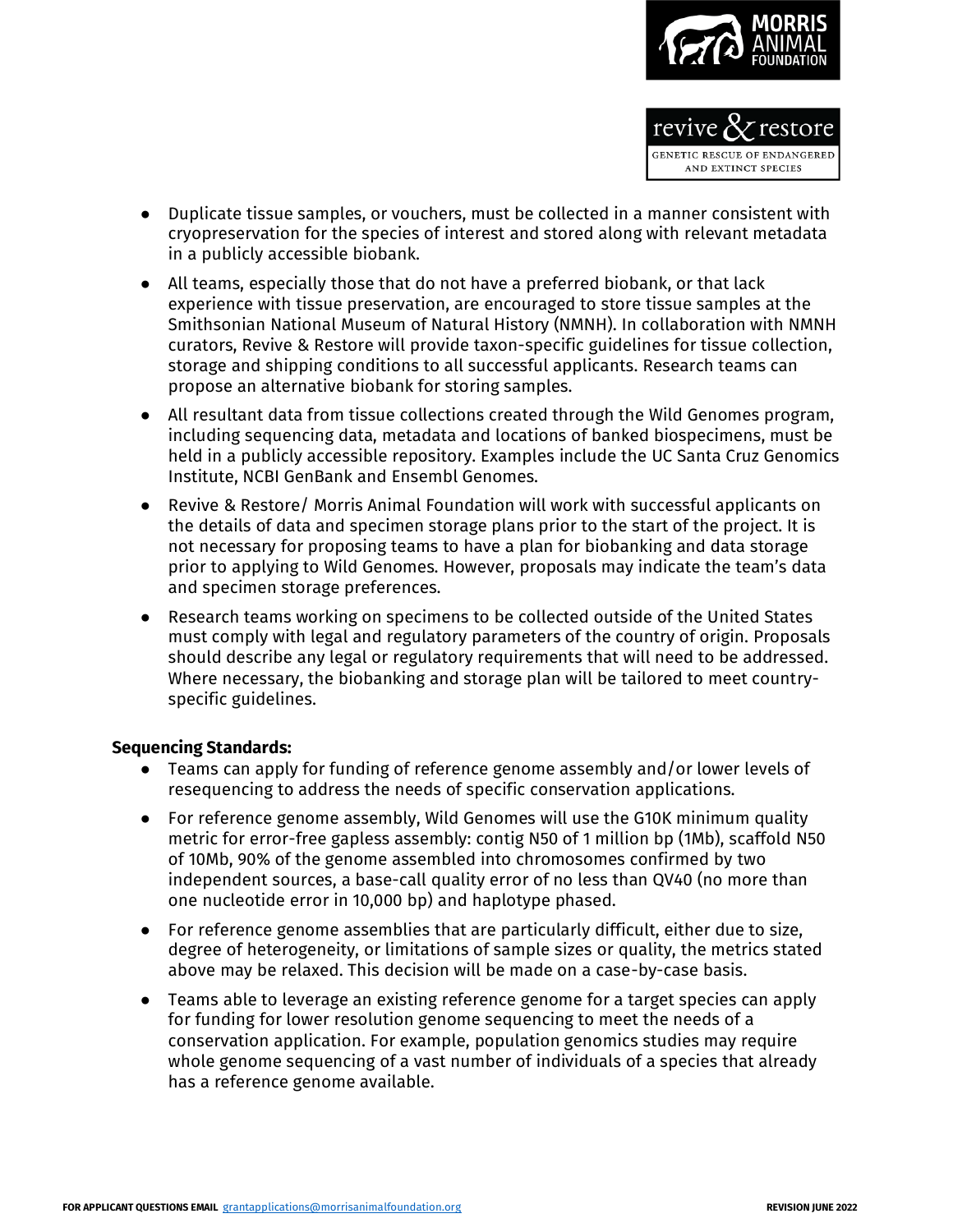

GENETIC RESCUE OF ENDANGEREI AND EXTINCT SPECIES

● With the exception of reference genomes, the type of sequencing that proposals request (including whole genome resequencing, shot gun sequencing, transcriptomics and/or eDNA barcoding) must be justified by the needs of the intended conservation application. For example, whole genome sequencing for applications that require only barcode sequencing will not be funded.

#### **Key Personnel:**

- Wild Genomes teams must include a field scientist(s) with knowledge of and access to tissue samples that have been, or can be, collected from wild populations of the target species.
- Wild Genomes teams may include an expert in molecular biology, especially those with experience in DNA and RNA library preparation from tissue samples of the target species.
- Wild Genomes teams may include an expert in genomics, especially those with experience in comparative genomics, for deriving relevant information from genomic resources provided by the project.
- Teams of field biologists that lack molecular or genomics expertise may apply to Revive & Restore for assistance in identifying suitable collaborators.
- Teams of molecular and/or genomics experts that lack field expertise or ability to access tissue samples from wild populations are not eligible. If such teams are interested in joining a Wild Genomes project, please inform Revive & Restore by email.
- Revive & Restore/Morris Animal Foundation will provide reference genome assembly services through our established commercial partners. However, proposing teams can apply to use alternative genome assembly services that meet the same quality standards at equal or lower cost.

#### **Conservation Application and Transition:**

- Any wildlife conservation effort that could benefit from, or be made possible through, the use of amphibian genetic resources could be an appropriate impetus for a Wild Genomes- Amphibians project. Examples include, but are far from limited to, genomic insight into amphibian health, the impacts/mitigation of anthropogenic pollution, habitat loss, or climate change resilience.
- The purpose of Wild Genomes is to provide the genetic/genomic information necessary to aid conservation applications. The conservation applications are themselves beyond the scope of the program and should have a separate source of funding.
- The conservation application does not need to be conducted by the same research team applying to Wild Genomes. The conservation application may involve individuals or entities with no formal connection to the Wild Genomes team. However, Wild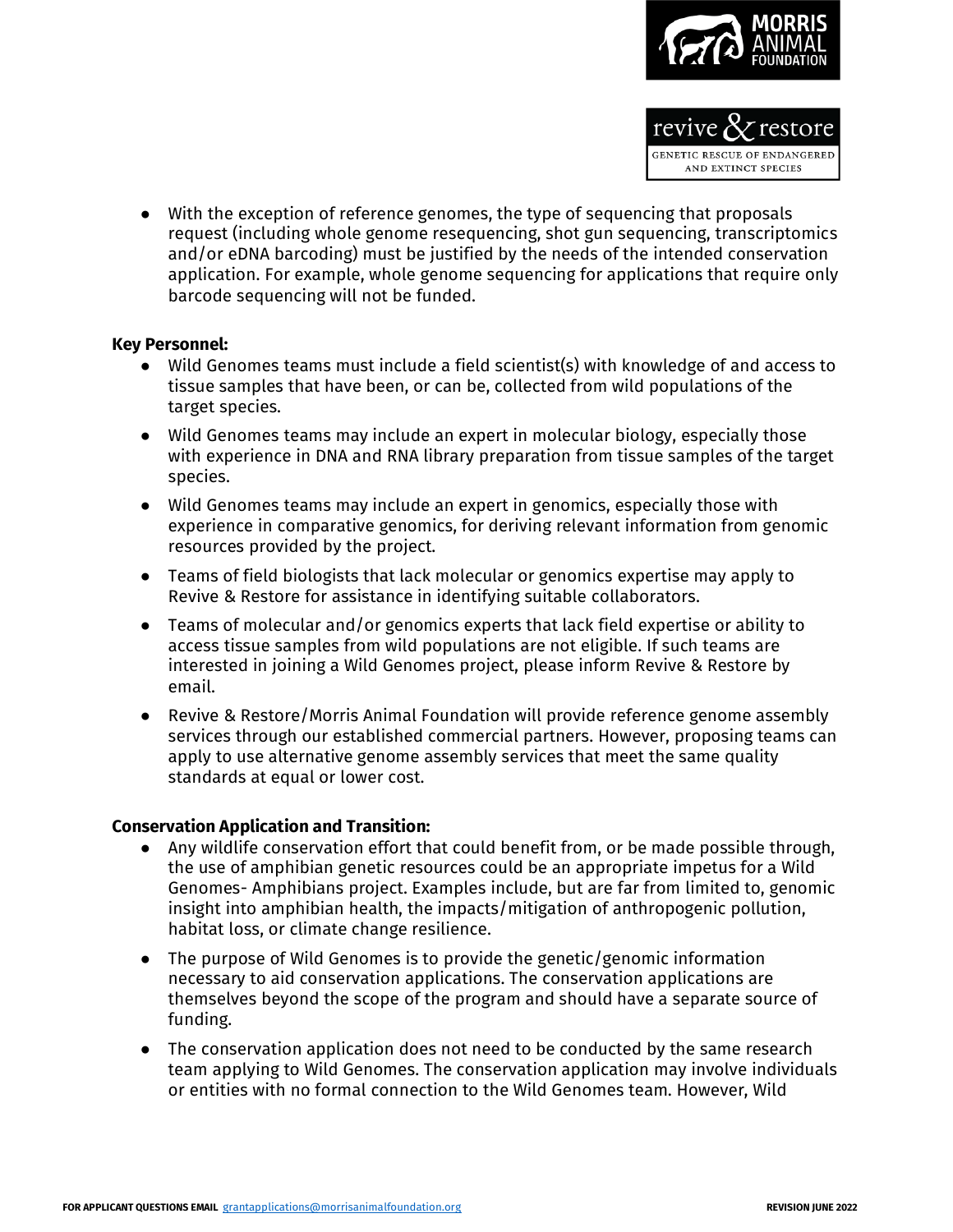

Genomes proposals will benefit from letters of support from qualified partners willing to carry out the intended conservation application.

● Proposals should describe the details of potential conservation applications that could benefit from the proposed Wild Genomes project, including potential application partners/organizations and the status of the potential conservation project (e.g., whether the project has started, if it is funded and the interest of those involved in making use of genetic insight).

## ADDITIONAL CRITERIA

**Health Study Policy:** Projects must adhere to the Morris Animal Foundation's [Health Study](https://www.morrisanimalfoundation.org/sites/default/files/filesync/Health-Study-Policy.pdf)  [Policy for Animals Involved in Research.](https://www.morrisanimalfoundation.org/sites/default/files/filesync/Health-Study-Policy.pdf) Our preference is not to fund projects that include euthanasia of animals for research purposes, or that derive data and/or samples from such projects. Justification for such activities needs to be significant in terms of rejecting alternative approaches. Note that proposals recommended for funding by scientific reviewers are reviewed separately by animal welfare and ethics experts prior to funding.

**Parachute Science:** Projects that include international collaborations should address international scientific engagement and benefits and include a named principal investigator (PI) or co-investigator in the country where the research will occur. We endeavor to achieve impact through ethical pathways and with the clear intention of inclusivity, diversity and the elimination of the practice of parachute/colonial science.

**COVID-19 Considerations:** Research plans must include mitigation strategies for operational risks posed by the ongoing COVID-19 pandemic. Alternative strategies for travel restrictions, pandemic related mandates, supply shortages, etc., should be included in the proposal.

**Environmental Policy:** Consideration should be given to reducing the detrimental effects of research projects on the environment. Travel requests should be limited and well justified with respect to the project objectives. We encourage means of transportation with the lowest possible carbon emissions.